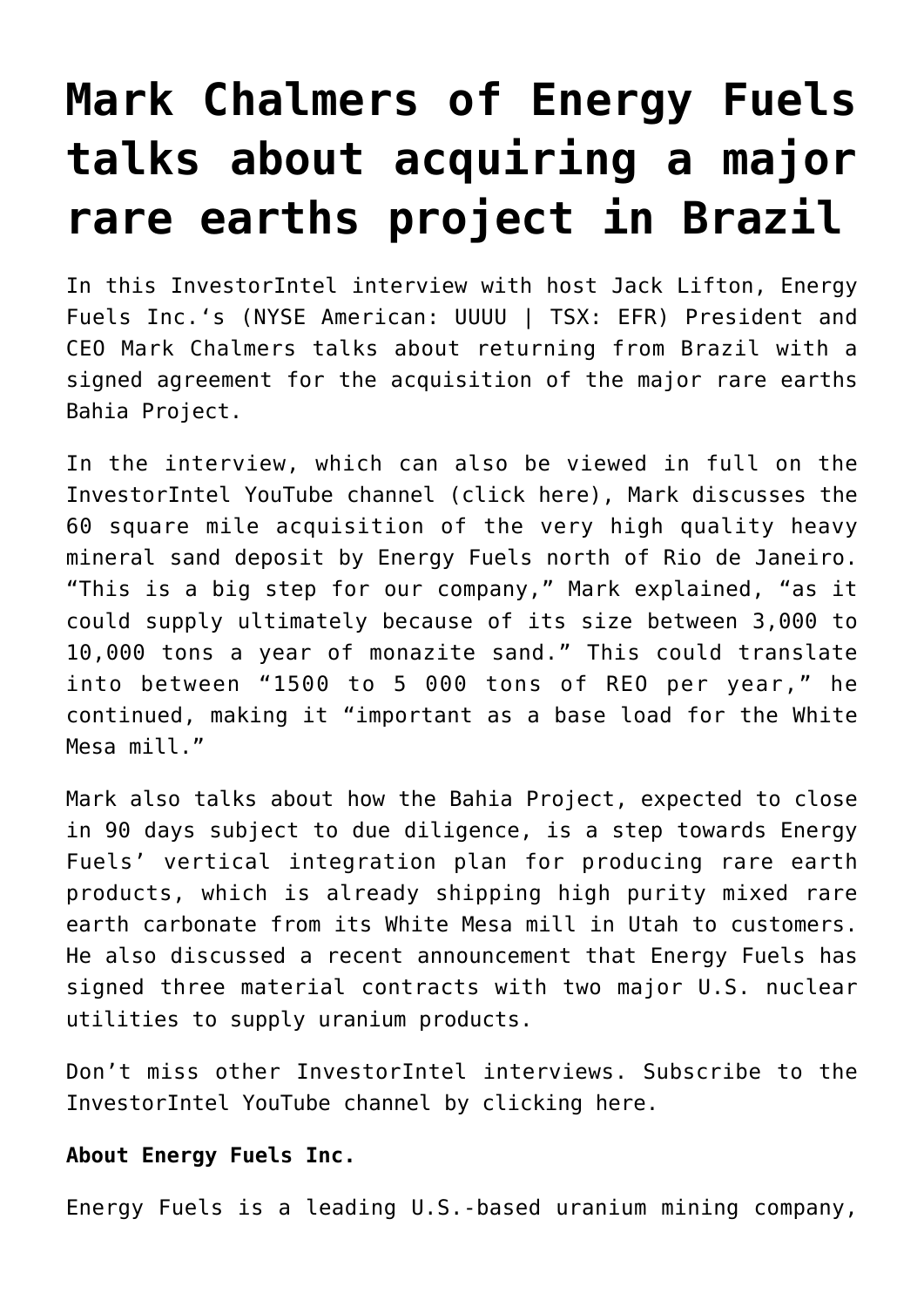supplying  $U_3O_8$  to major nuclear utilities. Energy Fuels also produces vanadium from certain of its projects, as market conditions warrant, and is ramping up commercial-scale production of rare earth element ("**REE**") carbonate. Its corporate offices are in Lakewood, Colorado, near Denver, and all its assets and employees are in the United States. Energy Fuels holds three of America's key uranium production centers: the White Mesa Mill in Utah, the Nichols Ranch in-situ recovery ("**ISR**") Project in Wyoming, and the Alta Mesa ISR Project in Texas. The White Mesa Mill is the only conventional uranium mill operating in the U.S. today, has a licensed capacity of over 8 million pounds of  $U_3O_8$  per year, and has the ability to recycle alternate feed materials from third parties, to produce vanadium when market conditions warrant, and to produce REE carbonate from various uranium-bearing ores. Energy Fuels is also evaluating the potential to recover medical isotopes for use in targeted alpha therapy cancer treatments. The Nichols Ranch ISR Project is on standby and has a licensed capacity of 2 million pounds of  $U_3O_8$  per year. The Alta Mesa ISR Project is also on standby and has a licensed capacity of 1.5 million pounds of  $U_3O_8$  per year. In addition to the above production facilities, Energy Fuels also has one of the largest SK-1300/NI 43-101 compliant uranium resource portfolios in the U.S. and several uranium and uranium/vanadium mining projects on standby and in various stages of permitting and development.

To learn more about Energy Fuels Inc., [click here](https://www.energyfuels.com/index.php)

*Disclaimer: Energy Fuels Inc. is an advertorial member of InvestorIntel Corp.*

This interview, which was produced by InvestorIntel Corp., (IIC), does not contain, nor does it purport to contain, a summary of all the material information concerning the "Company" being interviewed. IIC offers no representations or warranties that any of the information contained in this